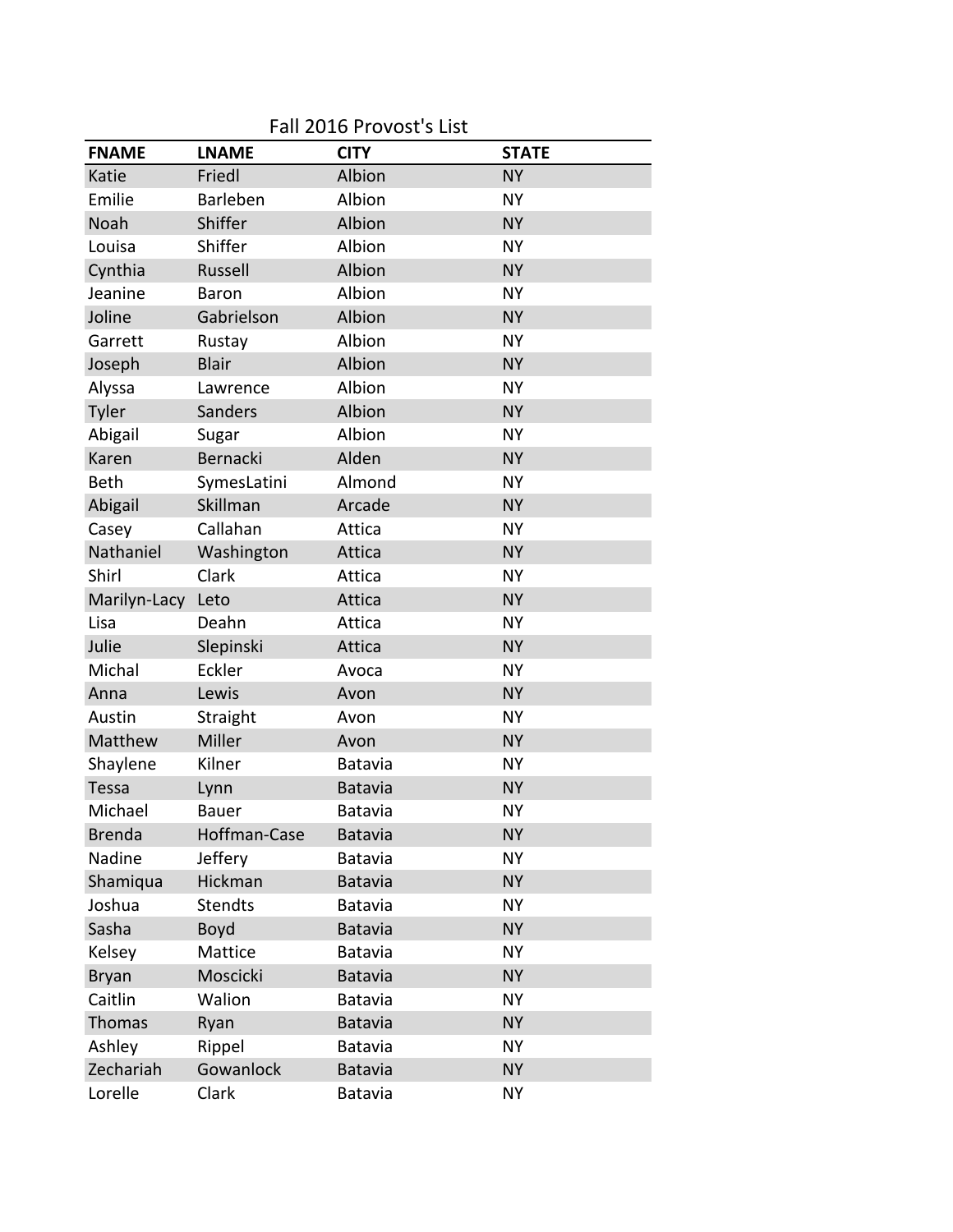| Chad          | Helsdon               | <b>Batavia</b>        | <b>NY</b> |
|---------------|-----------------------|-----------------------|-----------|
| Robert        | Greathouse            | Batavia               | <b>NY</b> |
| Lyndsay       | Debo                  | <b>Batavia</b>        | <b>NY</b> |
| Julie         | Jensen                | <b>Batavia</b>        | <b>NY</b> |
| Susan         | Koepp                 | <b>Batavia</b>        | <b>NY</b> |
| <b>Brian</b>  | Wells                 | <b>Batavia</b>        | <b>NY</b> |
| Rayelle       | Merrell               | Bergen                | <b>NY</b> |
| David         | Mackey                | Bergen                | <b>NY</b> |
| Renee         | Morabito              | Binghamton            | <b>NY</b> |
| Nickki        | Perrin                | Bloomfield            | <b>NY</b> |
| Shelby        | Fiacco                | <b>Brockport</b>      | <b>NY</b> |
| Savannah      | Frederick             | Brockport             | <b>NY</b> |
| <b>Alexis</b> | Krinkie               | <b>Brockport</b>      | <b>NY</b> |
| Lisa          | <b>Sauers</b>         | Brockport             | <b>NY</b> |
| Ruth          | Spence                | <b>Brockport</b>      | <b>NY</b> |
| Cassia        | McCracken             | <b>Brockport</b>      | <b>NY</b> |
| Lillian       | Gutierrez             | Brooklyn              | <b>NY</b> |
| Trenna        | Field                 | <b>Buffalo</b>        | <b>NY</b> |
| Maylin        | <b>Osorio Vinales</b> | <b>Buffalo</b>        | <b>NY</b> |
| Richard       | Rivera                | <b>Buffalo</b>        | <b>NY</b> |
| Matthew       | Laskowski             | <b>Buffalo</b>        | <b>NY</b> |
| Kathrine      | Erdle                 | Canandaigua           | <b>NY</b> |
| Jason         | Holmquist             | <b>Central Square</b> | <b>NY</b> |
| Mariah        | Fisher                | Cheektowaga           | <b>NY</b> |
| Leah          | Renaldo               | Churchville           | <b>NY</b> |
| Rocco         | Lucciano              | Clarence              | <b>NY</b> |
| Richard       | Gutowski              | Corfu                 | <b>NY</b> |
| Katelyn       | <b>Brown</b>          | Corfu                 | <b>NY</b> |
| Triton        | Adamski               | Corfu                 | <b>NY</b> |
| Kiara         | Santiago              | Corfu                 | <b>NY</b> |
| Derek         | Cory                  | Corfu                 | <b>NY</b> |
| Sarah         | Mucha                 | Dalton                | <b>NY</b> |
| Tarryn        | Fish                  | Dansville             | <b>NY</b> |
| Miracle       | Kennedy               | Dansville             | <b>NY</b> |
| Colin         | Wilcox                | Dansville             | <b>NY</b> |
| Felicia       | Holbrook              | Dansville             | <b>NY</b> |
| Candace       | Rowe                  | Dansville             | <b>NY</b> |
| Lindsay       | Fisher                | Darien Center         | <b>NY</b> |
| Cameron       | Sutton                | Darien Center         | <b>NY</b> |
| Jacob         | Rice                  | Delevan               | <b>NY</b> |
| Kimberly      | Schue                 | East Aurora           | <b>NY</b> |
| Cameron       | Kowalczewski          | East Aurora           | <b>NY</b> |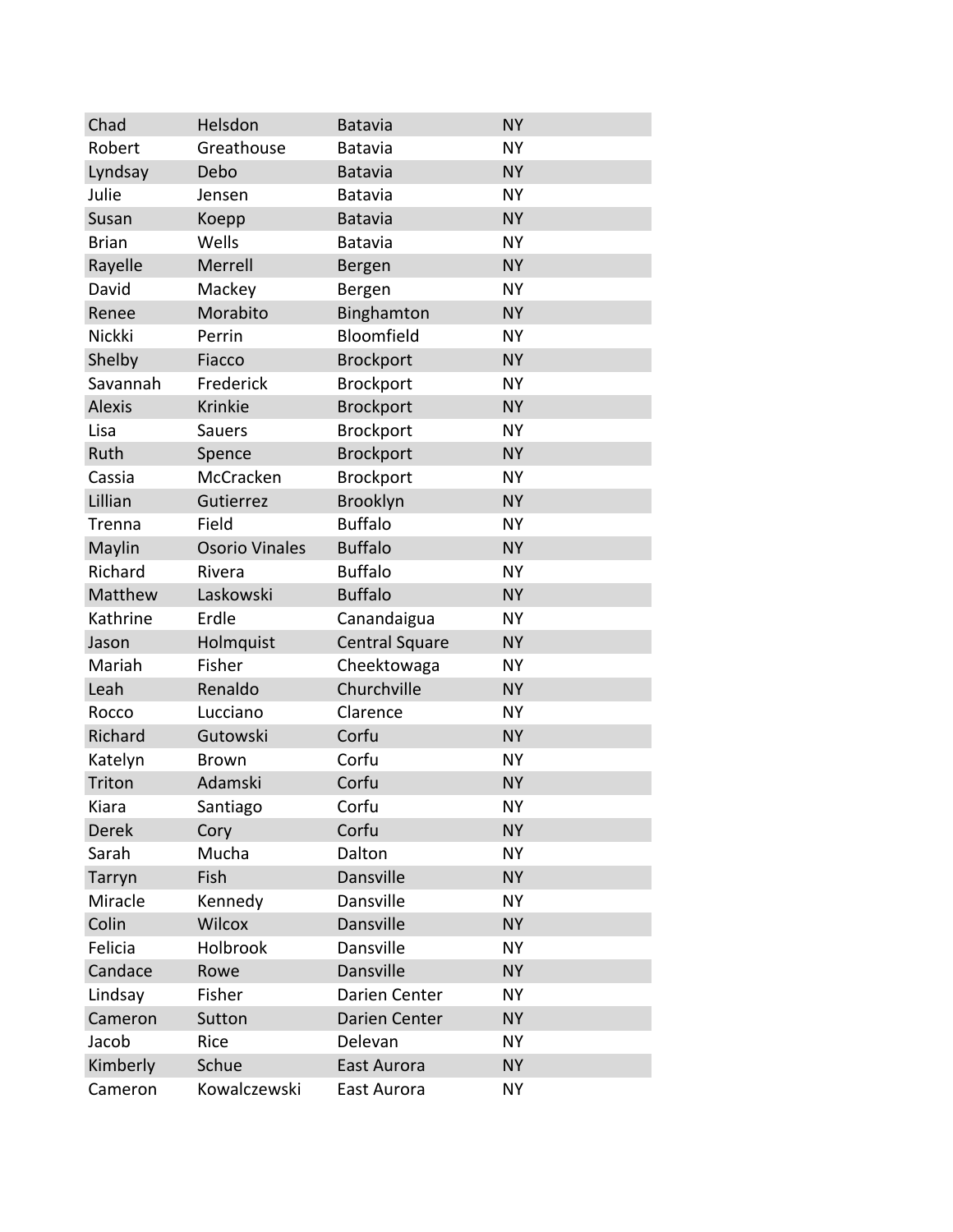| Alyssa         | Swanson         | <b>East Concord</b>   | <b>NY</b> |
|----------------|-----------------|-----------------------|-----------|
| Natalie        | Camacho         | East Meadow           | <b>NY</b> |
| Crystal        | Vermette        | <b>East Rochester</b> | <b>NY</b> |
| Claudia        | Klink           | Elba                  | <b>NY</b> |
| Henry          | Stratton        | Elba                  | <b>NY</b> |
| <b>Theresa</b> | Rakiewicz       | Fairport              | <b>NY</b> |
| <b>Breanna</b> | Speta           | Fillmore              | <b>NY</b> |
| Lucille        | Peterson        | Freedom               | <b>NY</b> |
| Francesca      | <b>McClure</b>  | Geneseo               | <b>NY</b> |
| Christopher    | Guldenschuh     | Geneseo               | <b>NY</b> |
| Hannah         | McDowell        | Hamburg               | <b>NY</b> |
| Alyssa         | Page            | Hamlin                | <b>NY</b> |
| Taryn          | <b>Ellis</b>    | Hammondsport          | <b>NY</b> |
| Paul           | Marciano        | Hilton                | <b>NY</b> |
| Esther         | Smith           | Holland               | <b>NY</b> |
| Kealy          | Hargreaves      | Holley                | <b>NY</b> |
| Jennifer       | <b>DeVault</b>  | Holley                | <b>NY</b> |
| Bethany        | Bentivegna      | Holley                | <b>NY</b> |
| Elenna         | Bibby           | Holley                | <b>NY</b> |
| Debra          | Lester          | Holley                | <b>NY</b> |
| Tashanna       | Hards           | Holley                | <b>NY</b> |
| Henry          | Haggerton       | Holley                | <b>NY</b> |
| Keri           | Comstock        | Holley                | <b>NY</b> |
| Courtney       | <b>Statt</b>    | Honeoye               | <b>NY</b> |
| Katherine      | <b>Beinetti</b> | <b>Honeoye Falls</b>  | <b>NY</b> |
| Joseph         | Falta           | Honeoye Falls         | <b>NY</b> |
| <b>Taren</b>   | Combs           | Hornell               | <b>NY</b> |
| Stephanie      | Kehr            | Java Center           | <b>NY</b> |
| Rebecca        | Murray          | Kendall               | <b>NY</b> |
| Emily          | Deangelis       | Lancaster             | NΥ        |
| Allison        | Schuler         | Lancaster             | <b>NY</b> |
| Haley          | Ader            | Lancaster             | <b>NY</b> |
| Veronica       | Rizzo           | Le Roy                | <b>NY</b> |
| Linda          | Cassidy         | Le Roy                | <b>NY</b> |
| Mary           | Ross            | Le Roy                | <b>NY</b> |
| Richard        | Sia             | Le Roy                | <b>NY</b> |
| Kristen        | Stalnecker      | Le Roy                | <b>NY</b> |
| Emily          | Reese           | Le Roy                | <b>NY</b> |
| Lauren         | Hull            | Le Roy                | <b>NY</b> |
| Gabriel        | Schickling      | Leicester             | <b>NY</b> |
| Sean           | Murray          | Lima                  | <b>NY</b> |
| Valerie        | Miller          | Lima                  | <b>NY</b> |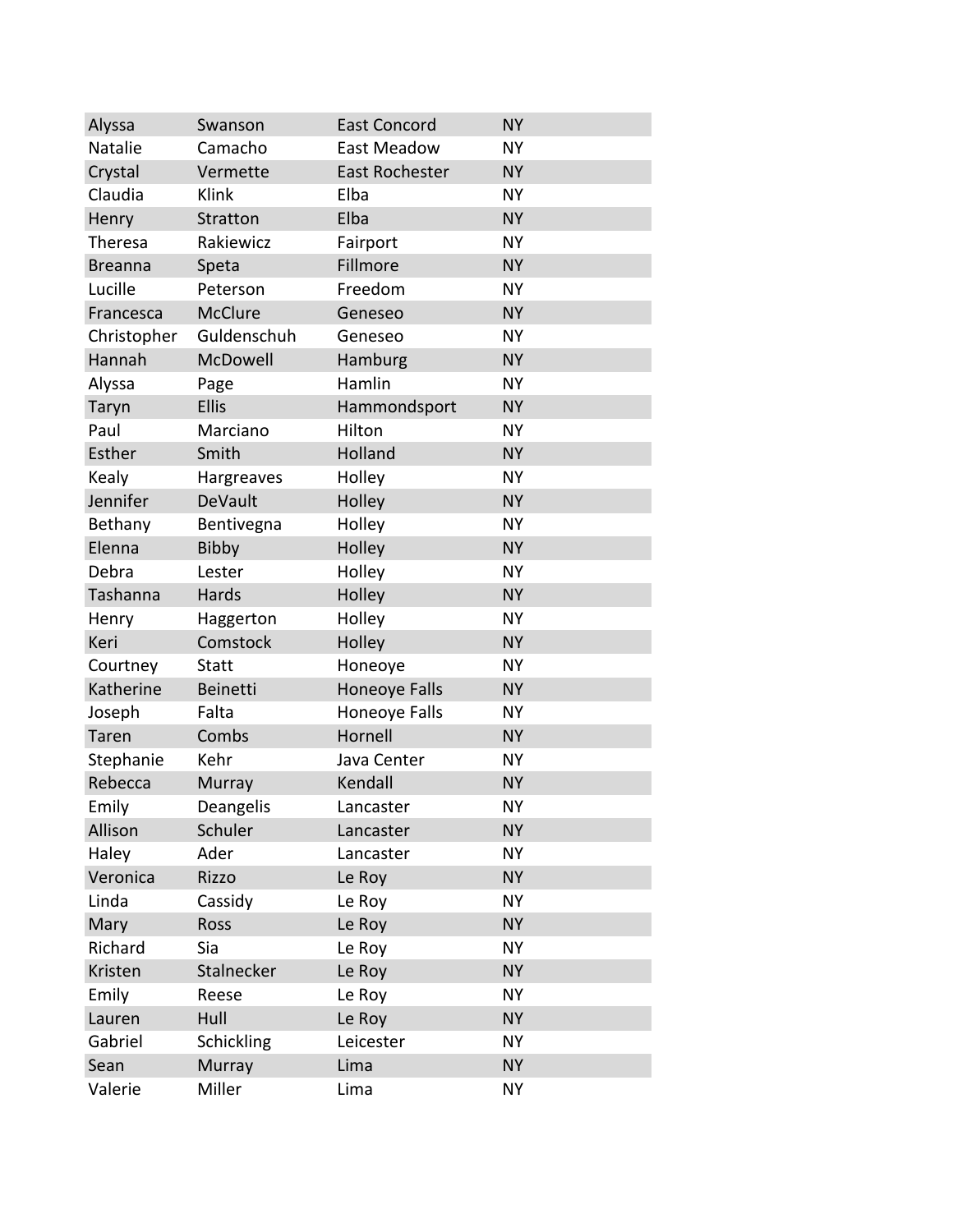| lan             | Adams           | Lima                | <b>NY</b> |
|-----------------|-----------------|---------------------|-----------|
| Cecelia         | <b>Myers</b>    | Livonia             | <b>NY</b> |
| Anna            | Ross            | Livonia             | <b>NY</b> |
| Joseph          | Plano           | Livonia             | <b>NY</b> |
| Tiffani         | Durow           | Lyndonville         | <b>NY</b> |
| <b>Stuart</b>   | Durrant         | Medina              | <b>NY</b> |
| Maureen         | Moriarty        | Medina              | <b>NY</b> |
| Eva             | <b>Balasi</b>   | Medina              | <b>NY</b> |
| Alexander       | O'Keefe         | Medina              | <b>NY</b> |
| Missy           | Pries           | Medina              | <b>NY</b> |
| Sarah           | Fisher          | Medina              | <b>NY</b> |
| Jessica         | Spezzano        | Middle Island       | <b>NY</b> |
| Amanda          | Kropp           | Middleport          | <b>NY</b> |
| <b>Bradley</b>  | Zacher          | Middleport          | <b>NY</b> |
| Anna            | Sprout          | Middleport          | <b>NY</b> |
| Kristin         | Bergeron        | <b>Mount Morris</b> | <b>NY</b> |
| Chanae          | Smith           | <b>Mount Morris</b> | <b>NY</b> |
| Shawn           | Wolf            | North Tonawanda     | <b>NY</b> |
| Tammy           | Reniff          | Nunda               | <b>NY</b> |
| Lindsay         | Chatt           | Oakfield            | <b>NY</b> |
| Rachel          | Serbicki        | <b>Orchard Park</b> | <b>NY</b> |
| Anna            | Updike          | <b>Orchard Park</b> | <b>NY</b> |
| Abby            | <b>Kubiak</b>   | <b>Orchard Park</b> | <b>NY</b> |
| Samantha        | Volkmar         | Pavilion            | <b>NY</b> |
| <b>Trinidad</b> | Salinas Guzman  | Pavilion            | <b>NY</b> |
| Benjamin        | Werner          | Pavilion            | <b>NY</b> |
| Heidi           | Coates          | Pavilion            | <b>NY</b> |
| Andrea          | Harter          | Perry               | <b>NY</b> |
| Andrea          | Prince          | Perry               | <b>NY</b> |
| Hillary         | Shaffer         | Perry               | NΥ        |
| Riley           | Gastin          | Pittsford           | <b>NY</b> |
| Molly           | Jensen          | Prattsburgh         | <b>NY</b> |
| Ashley          | Cassidy         | Retsof              | <b>NY</b> |
| Adam            | Tribunella      | Rochester           | <b>NY</b> |
| Jacob           | <b>Buchanan</b> | Rochester           | <b>NY</b> |
| Emily           | Chapman         | Rochester           | <b>NY</b> |
| <b>Brittany</b> | Hange           | Rochester           | <b>NY</b> |
| Ethan           | Armoto          | Rochester           | <b>NY</b> |
| Catherine       | McCabe-Strong   | Rochester           | <b>NY</b> |
| John            | <b>Meyers</b>   | Rochester           | <b>NY</b> |
| <b>Baruch</b>   | Marshall        | Rochester           | <b>NY</b> |
| Kenyon          | Carlson         | Rochester           | <b>NY</b> |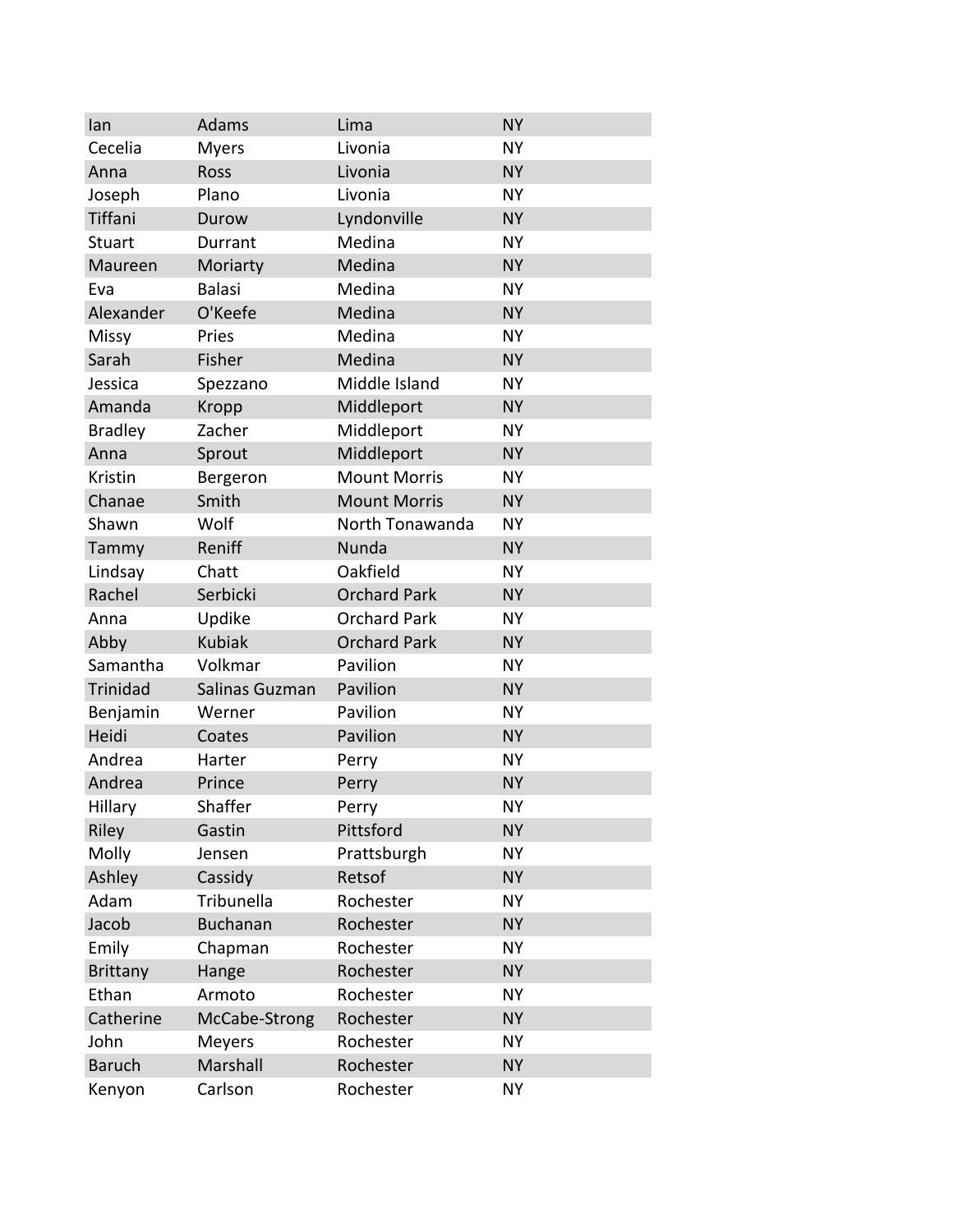| Jacci          | Clark           | Rochester           | <b>NY</b>          |
|----------------|-----------------|---------------------|--------------------|
| Sarah          | Riggio          | Rochester           | <b>NY</b>          |
| Claire         | Fahy            | Rochester           | <b>NY</b>          |
| Stacy          | Moschettieri    | Rochester           | <b>NY</b>          |
| Andrew         | Willits         | Rochester           | <b>NY</b>          |
| Zachary        | Glidden         | Rochester           | <b>NY</b>          |
| B              | Pence           | Rochester           | <b>NY</b>          |
| James          | Marconi         | Rochester           | <b>NY</b>          |
| Matthew        | Price           | Rochester           | <b>NY</b>          |
| Leslie         | Young           | Rochester           | <b>NY</b>          |
| Alicia         | Michael         | Rochester           | <b>NY</b>          |
| Hannah         | Zierle          | Rochester           | <b>NY</b>          |
| Joseph         | Sokolowski      | Rochester           | <b>NY</b>          |
| Liliana        | Crane           | Rochester           | <b>NY</b>          |
| Amy            | Paraskevopoulos | Rochester           | <b>NY</b>          |
| Matthew        | Blanding        | Schenectady         | <b>NY</b>          |
| Ellen          | Couture         | Scottsville         | <b>NY</b>          |
| Tae Ho         | Ji              | Seoul               | Korea, Republic Of |
| Jose           | <b>Fuertes</b>  | South Richmond Hill | <b>NY</b>          |
| Kayla          | Schiltz         | South Wales         | <b>NY</b>          |
| Kathryn        | Waterman        | Spencerport         | <b>NY</b>          |
| <b>Silas</b>   | Peers           | Spencerport         | <b>NY</b>          |
| Abreana        | Mattice         | Springwater         | <b>NY</b>          |
| Andrew         | Vicary          | <b>Stafford</b>     | <b>NY</b>          |
| Patrick        | Puccio          | Stafford            | <b>NY</b>          |
| Victoria       | Usova           | Staten Island       | <b>NY</b>          |
| Julia          | Chojnacki       | Varysburg           | <b>NY</b>          |
| Rachel         | Werner          | Varysburg           | <b>NY</b>          |
| Jesslynn       | Orbaker         | Walworth            | <b>NY</b>          |
| Kristen        | <b>Stephany</b> | Warsaw              | NY.                |
| Zachary        | <b>Brewer</b>   | Warsaw              | <b>NY</b>          |
| Ashley         | Carney          | Warsaw              | <b>NY</b>          |
| Delores        | Cedrone         | Warsaw              | <b>NY</b>          |
| <b>Bridget</b> | Osterhout       | Waterloo            | <b>NY</b>          |
| Loriann        | <b>Dias</b>     | Wayland             | <b>NY</b>          |
| Kamren         | <b>Bowers</b>   | Wayland             | <b>NY</b>          |
| Jessica        | Kleinhammer     | Webster             | <b>NY</b>          |
| Natalie        | <b>Burns</b>    | Wellsville          | <b>NY</b>          |
| Joseph         | <b>Becker</b>   | West Henrietta      | <b>NY</b>          |
| Andrew         | Slisher         | West Henrietta      | <b>NY</b>          |
| Nicole         | Fritz           | West Henrietta      | <b>NY</b>          |
| Thomas         | Macks           | West Henrietta      | <b>NY</b>          |